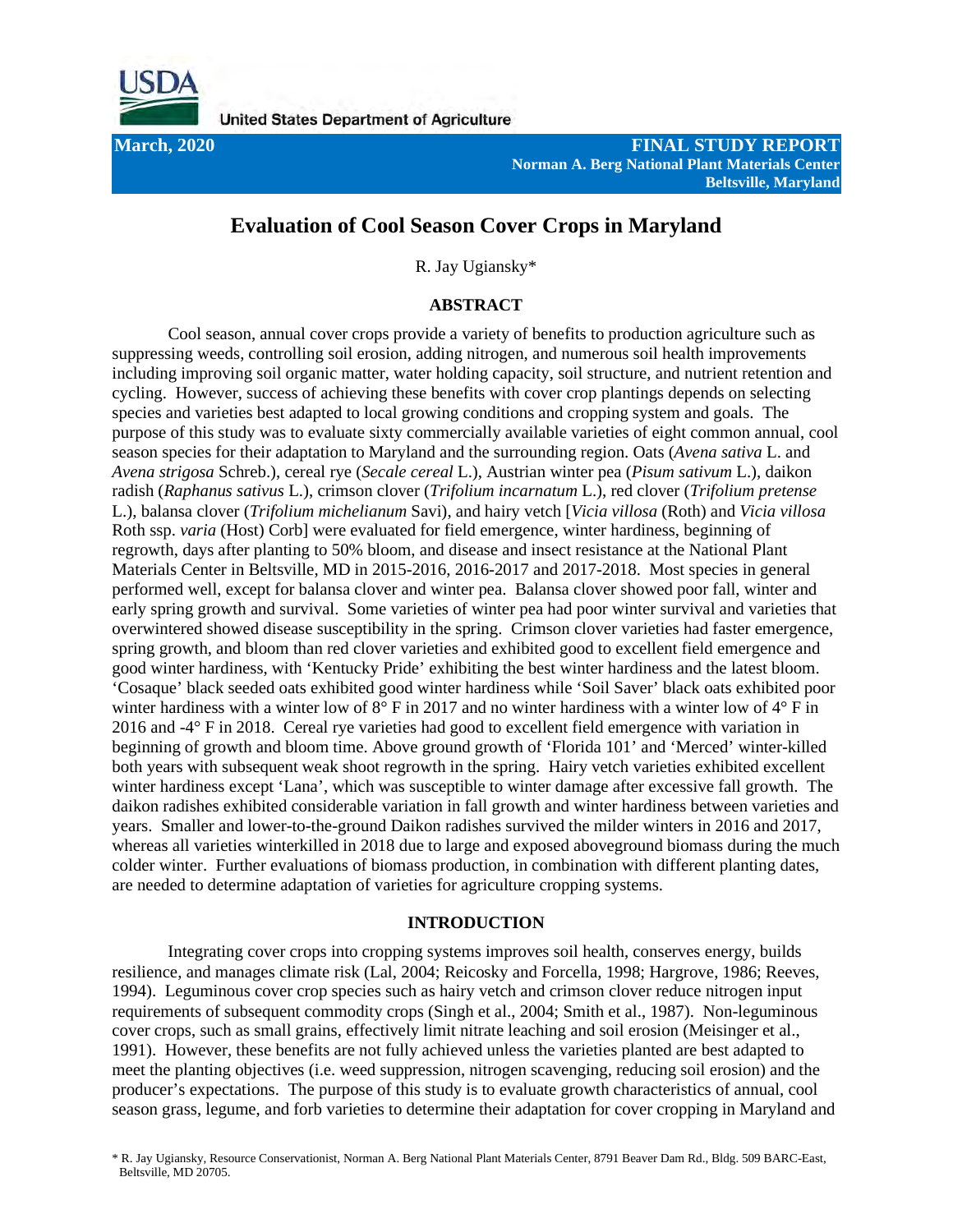the surrounding region. Date of maturity and winter hardiness are important characteristics for choosing varieties suitable for specific cover cropping goals. For example, mechanical termination at the optimal stage of maturity can be aided by choosing varieties that mature at time required by the cropping system.

# **MATERIALS AND METHODS**

The study was conducted at the USDA-Natural Resources Conservation Service Norman A. Berg National Plant Materials Center, Beltsville, MD in 2015-2016, 2016-2017 and 2017-2018. Annual, cool season cover crops were planted on a pure live seed (PLS) basis (Table 1). Legumes were inoculated with appropriate rhizobia before seeding. Plots were drilled planted 15 September 2015, 16 September 2016 and 15 September 2017, into rototilled and packed soil, with a conventional cone seeder on 6" rows on a Downer-Hammonton Complex Loamy Sand in 2015 and 2016 and on Christiana-Downer Complex silt loam with some Russet-Christiana Complex fine sandy loam in 2017. Plot size was 3-ft x 10-ft. Entries received 40 lb N/acre, 60 lb P/acre and 30 lb K/acre each year. A 3-wire electric fence was installed after planting to control deer browsing of the planted cover crops. Plots received a single irrigation immediately following planting each year using overhead sprinklers to initiate germination, but no additional irrigation was required. Monthly rainfall (October-April) and the minimum low temperature were recorded in 2015-2016, 2016-2017 and 2017-2018 (fig.1).

|                          |                       | Cultivar            | <b>PLS</b> | $\%$       | Seeding rate |
|--------------------------|-----------------------|---------------------|------------|------------|--------------|
| Common name              | Species               |                     | lb/acre    | <b>PLS</b> | lb/acre      |
| Austrian winter pea      | Pisum sativum         | Arvica 4010         | 70         | 95         | 74           |
| Austrian winter pea      | Pisum sativum         | Dunn                | 70         | 85         | 82           |
| Austrian winter pea      | Pisum sativum         | <b>Frost Master</b> | 70         | 85         | 82           |
| Austrian winter pea      | Pisum sativum         | Lynx                | 70         | 98         | 71           |
| Austrian winter pea      | Pisum sativum         | Maxum               | 70         | 92         | 76           |
| Austrian winter pea      | Pisum sativum         | Survivor 15         | 70         | 80         | 88           |
| Austrian winter pea      | Pisum sativum         | Whistler            | 70         | 90         | 78           |
| Austrian winter pea      | Pisum sativum         | Windham             | 70         | 80         | 88           |
| Balansa clover           | Trifolium michelianum | Fixation            | 5          | 47         | 11           |
| Balansa clover           | Trifolium michelianum | Frontier            | 5          | 58         | 9            |
| <b>Black oats</b>        | Avena sativa          | Cosaque             | 60         | 83         | 72           |
| <b>Black</b> seeded oats | Avena strigosa        | Soil Saver          | 60         | 98         | 61           |
| Cereal Rye               | Secale cereale        | Aroostook           | 100        | 90         | 111          |
| Cereal Rye               | Secale cereale        | Bates*              | 100        | 88         | 113          |
| Cereal Rye               | Secale cereale        | <b>Brasetto</b>     | 100        | 92         | 109          |
| Cereal Rye               | Secale cereale        | Elbon               | 100        | 88         | 114          |
| Cereal Rye               | Secale cereale        | FL 401              | 100        | 80         | 126          |
| Cereal Rye               | Secale cereale        | Guardian            | 100        | 93         | 108          |
| Cereal Rye               | Secale cereale        | Hazlet              | 100        | 84         | 119          |
| Cereal Rye               | Secale cereale        | Maton               | 100        | 90         | 111          |
| Cereal Rye               | Secale cereale        | Maton II            | 100        | 91         | 110          |
| Cereal Rye               | Secale cereale        | Merced              | 100        | 84         | 119          |
| Cereal Rye               | Secale cereale        | Oklon               | 100        | 90         | 112          |
| Cereal Rye               | Secale cereale        | Prima**             | 100        | 95         | 106          |
| Cereal Rye               | Secale cereale        | Rymin*              | 100        |            |              |
| Cereal Rye               | Secale cereale        | Wheeler             | 100        | 82         | 122          |
| Cereal Rye               | Secale cereale        | Wintergrazer 70     | 100        | 78         | 128          |
| <b>Cereal Rye</b>        | Secale cereale        | Wren's Abruzzi      | 100        | 84         | 119          |

Table 1. Species, cultivars and seeding rates of annual cool seasons planted in 2015-2017 at the USDA NRCS Beltsville, Maryland, Norman A. Berg National Plant Materials Center.

 $*$  = Not planted in 2015,  $**$  = Not Planted in 2016 and 2107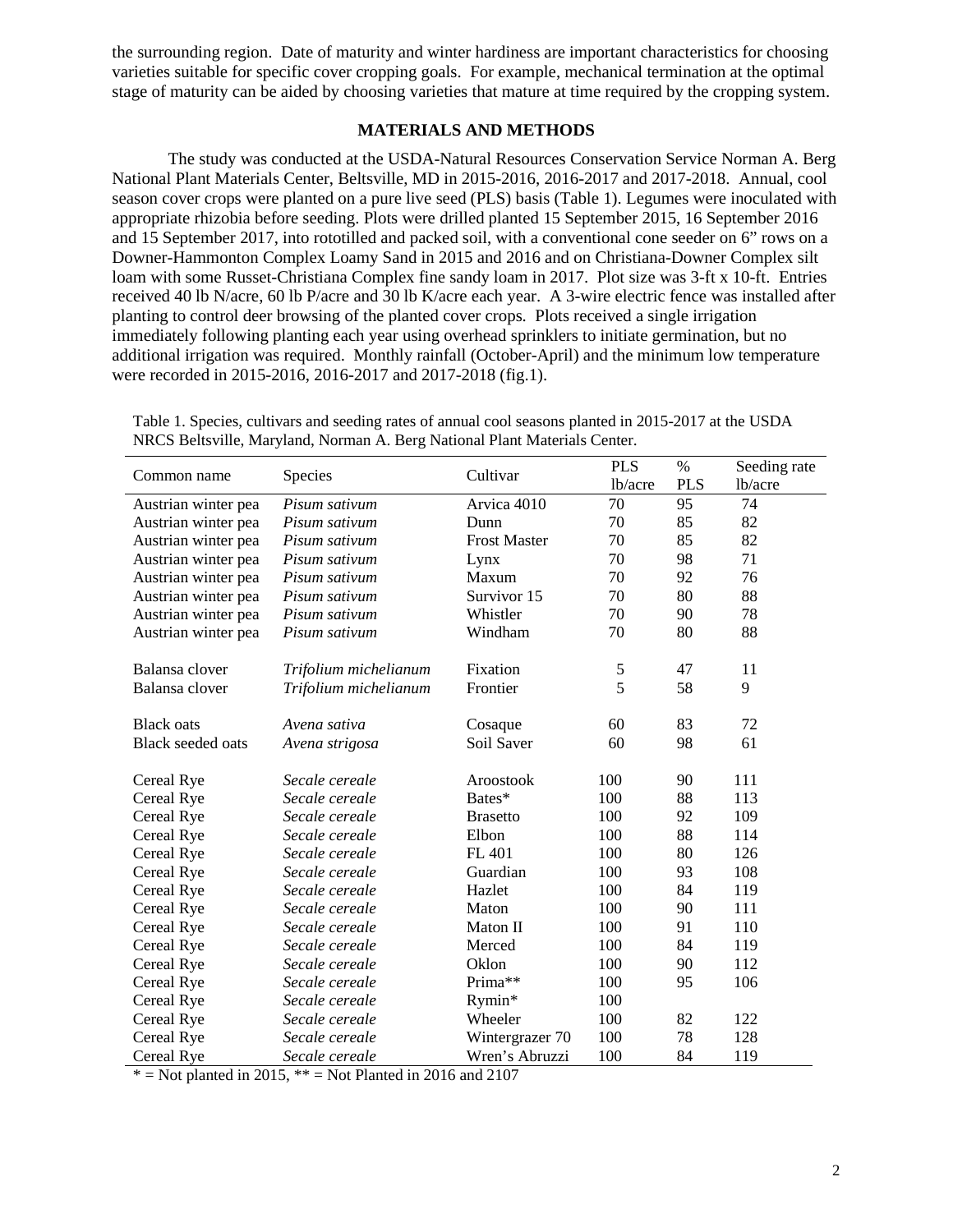Approximately every 7 days, field emergence was estimated in each plot for four weeks after planting using the following rating scale:  $0 = poor$  (<25% germination),  $1 = moderate$  (30-60%),  $2 = good$  (65– 85%), 3 = excellent 90-100%). Field emergence data was taken only at day 28 in 2015. Entries were evaluated twice for disease and pest damage (rated from  $0-5$ , where  $0 =$  no damage and  $5 =$  severe damage) following spring green-up (early March) and at 50% bloom (varied by species and cultivar). Very little apparent disease or insect damage was observed on most varieties during the study except significant disease of winter pea cultivars in the spring. Winter survival was evaluated from a 3-ft

| Common name     | Species                    | Cultivar                 | <b>PLS</b><br>lb/acre | % PLS | Seeding rate<br>lb/acre |
|-----------------|----------------------------|--------------------------|-----------------------|-------|-------------------------|
| Crimson clover  | Trifolium incarnatum       | <b>AU</b> Robin          | 18                    | 56    | 32                      |
| Crimson clover  | Trifolium incarnatum       | AU Sunrise               | 18                    | 42    | 43                      |
| Crimson clover  | Trifolium incarnatum       | AU Sunup                 | 18                    | 91    | 20                      |
| Crimson clover  | Trifolium incarnatum       | Contea                   | 18                    | 60    | 30                      |
| Crimson clover  | Trifolium incarnatum       | Dixie                    | 18                    | 53    | 34                      |
| Crimson clover  | Trifolium incarnatum       | <b>KY</b> Pride          | 18                    | 98    | 18                      |
| Hairy vetch     | Vicia villosa              | <b>CCS</b> Groff         | 18                    | 90    | 20                      |
| Hairy vetch     | Vicia villosa              | <b>Purple Bounty</b>     | 18                    | 78    | 23                      |
| Hairy vetch     | Vicia villosa              | <b>Purple Prosperity</b> | 18                    | 90    | 20                      |
| Hairy vetch     | Vicia villosa              | Villana                  | 18                    | 89    | 20                      |
| Woollypod vetch | Vicia villosa subsp. varia | Lana                     | 18                    | 98    | 18                      |
| Oilseed radish  | Raphanus sativus           | Big Dog*                 | 9                     | 93    | 10                      |
| Oilseed radish  | Raphanus sativus           | Concorde*                | 9                     | 88    | 10                      |
| Oilseed radish  | Raphanus sativus           | Control*                 | 9                     | 88    | 10                      |
| Oilseed radish  | Raphanus sativus           | Defender                 | 9                     | 97    | 9                       |
| Oilseed radish  | Raphanus sativus           | Driller                  | 9                     | 97    | 9                       |
| Oilseed radish  | Raphanus sativus           | Eco-till                 | 9                     | 88    | 10                      |
| Oilseed radish  | Raphanus sativus           | Graza*                   | 9                     | 93    | 10                      |
| Oilseed radish  | Raphanus sativus           | Groundhog                | 9                     | 85    | 11                      |
| Oilseed radish  | Raphanus sativus           | Lunch                    | 9                     | 93    | 10                      |
| Oilseed radish  | Raphanus sativus           | <b>Nitro</b>             | 9                     | 98    | 9                       |
| Oilseed radish  | Raphanus sativus           | Sodbuster Blend          | 9                     | 94    | 10                      |
| Oilseed radish  | Raphanus sativus           | Tillage                  | 9                     | 90    | 10                      |
| Red clover      | Trifolium pratense         | Cinnamon Plus            | 9                     | 59    | 15                      |
| Red clover      | Trifolium pratense         | Cyclone II               | 9                     | 60    | 15                      |
| Red clover      | Trifolium pratense         | Dynamite                 | 9                     | 59    | 15                      |
| Red clover      | Trifolium pratense         | Freedom                  | 9                     | 59    | 15                      |
| Red clover      | Trifolium pratense         | Kenland                  | 9                     | 80    | 11                      |
| Red clover      | Trifolium pratense         | Mammoth*                 | 9                     | 88    | 10                      |
| Red clover      | Trifolium pratense         | <b>Starfire</b>          | 9                     | 59    | 15                      |
| Red clover      | Trifolium pratense         | Wildcat                  | 9                     | 59    | 15                      |

| Table 1 (cont.). Species, cultivars and seeding rates of annual, cool seasons planted in 2015-2017 at the |  |
|-----------------------------------------------------------------------------------------------------------|--|
| USDA NRCS Beltsville, Maryland, Norman A. Berg National Plant Materials Center.                           |  |

 $* =$  Not planted in 2015

section of an interior row marked in each plot. Seedlings were counted at 1-inch increments across 36 inches in the fall (November) and following spring green-up (March) of the 2016-2017 and 2017-2018. Stem counts from a 3-ft section of interior row were used to determine winter survival in 2015-2016 for balansa clover, black and black seeded oats, and daikon radish varieties only. Bloom period was monitored and date of 50% bloom was recorded. Average plant height was determined from measurements taken from the interior rows of the plot to the average absolute height at the time of 50% bloom. Biomass samples for dry matter yield were taken in 2016 at 50% bloom from a 3 square foot area. Biomass samples for daikon radish and 'Soil Saver' black oats were taken November 2015 in anticipation of heavy winter damage. Biomass samples were dried in a drying oven at 55° C for a minimum of 48 hours.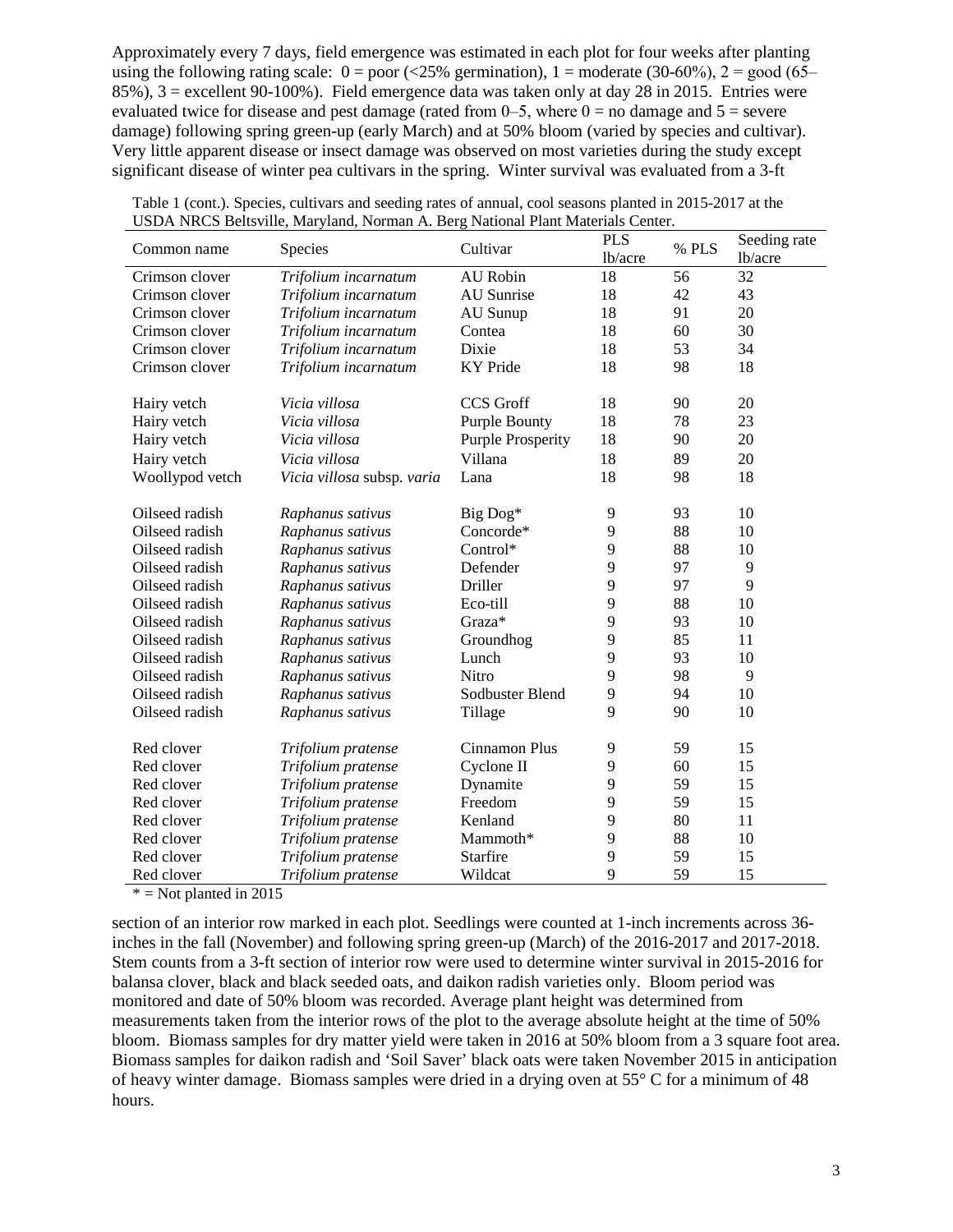The experimental design was a randomized complete block with 4 replications. To determine variation among varieties within a species, a mean and standard deviation were reported for field emergence, % winter hardiness, plant height, and days after planting (DAP) to 50% bloom using Statistix 10 (Analytical Software, Tallahassee, FL).

## **RESULTS AND DISCUSSION**

Monthly rainfall for October through April in 2015-2016, 2016-2017 and 2017-2018 was recorded from a USDA weather station located near the study (fig. 1). Irrigation was applied immediately following planting each year to provide adequate moisture for germination but was not required thereafter. Total precipitation for the September through May growing season was 30 inches in 2015- 2016, 24 inches in 2016-2017 and 25 inches in 2017-2018, compared to the normal of 31 inches. The first killing frost occurred in October 2015, 2016, and 2017 with the lowest temperature occurring in January 2016 (4° F), January 2017 (8° F) and January 2018 (-4° F) (fig. 2.).



Beltsville, MD



## **Balansa Clover**

Balansa clover varieties achieved moderate emergence in 2015 and 2016 (Table 2). 'Frontier' achieved moderate emergence and 'Fixation' achieved good to excellent emergence in 2017. 'Fixation' and 'Frontier' remained juvenile plants, often less than ½ inch tall through the fall and winter and exhibited very poor winter hardiness in all years of the study (Table 3). Due to very poor survival, biomass was not measured for 'Frontier'. 'Fixation' produced 0.4 tons per acre from the few surviving plants.

|                 | Days after planting/Year |      |              |      |      |      |      |      |      |  |  |
|-----------------|--------------------------|------|--------------|------|------|------|------|------|------|--|--|
| Cultivar        |                          |      |              | 14   | 21   |      | 28   |      |      |  |  |
|                 | 2016                     | 2017 | 2016         | 2017 | 2016 | 2017 | 2015 | 2016 | 2017 |  |  |
| Fixation        | 1 <sup>1</sup>           | 2.5  |              | 2.8  |      | 2.8  |      |      | 2.8  |  |  |
| Frontier        |                          | 1    | $\mathbf{1}$ | 1    |      |      |      |      |      |  |  |
| Mean            |                          | 1.8  |              | 1.9  |      | 1.9  |      |      | 1.9  |  |  |
| SD <sup>2</sup> |                          | 1.1  |              | 1.2  |      | 1.2  |      |      | 1.2  |  |  |

Table 2. Mean values and standard deviations of emergence groups (see below) of balansa clover cultivars at 7, 14, 21 and 28 days after planting in 2015-2017. USDA-NRCS Beltsville, MD.

 $1/0 =$  poor (<25% emergence); 1 = moderate (30-60% emergence); 2 = good (65-85% emergence); 3 = excellent (90-100% emergence).  $2^{\prime}$  Standard deviation.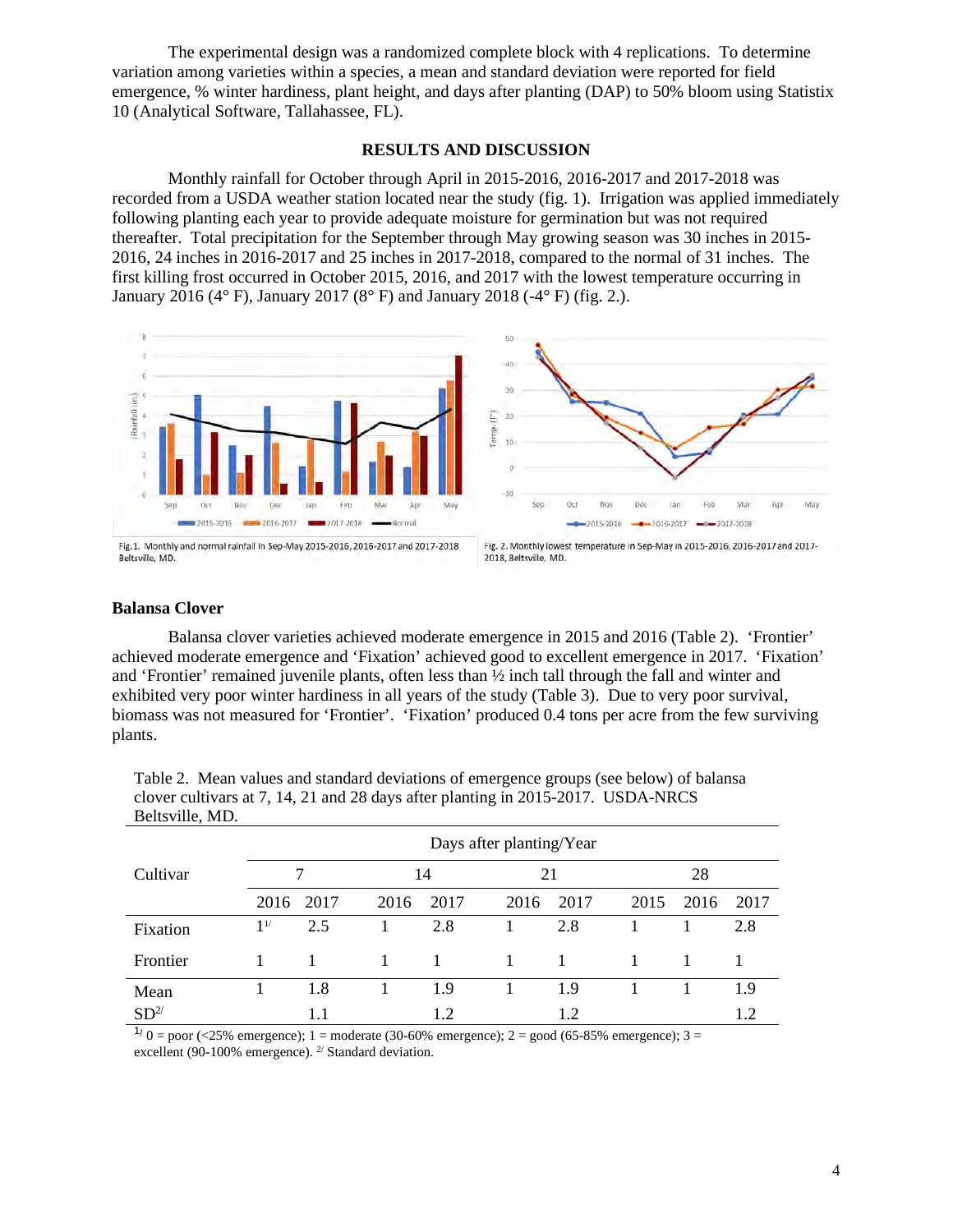| Table 3. Mean values and standard deviations for % winter hardiness, plant height and days |  |
|--------------------------------------------------------------------------------------------|--|
| after planting to 50% bloom in 2016-2018 for balansa clover cultivars at the USDA-NRCS     |  |
| Beltsville, MD.                                                                            |  |

| Cultivar                        |      | % Winter hardiness |      |      | Plant height (in.) |      | DAP to 50% bloom |      |  |  |
|---------------------------------|------|--------------------|------|------|--------------------|------|------------------|------|--|--|
|                                 | 2016 | 2017               | 2018 | 2016 | 2017<br>2018       | 2016 | 2017             | 2018 |  |  |
| Fixation                        | 14   | 5                  | 15   | 16   | 22                 | 248  | 236              | 232  |  |  |
| Frontier                        | 8    | $\Omega$           | 21   |      |                    | 248  |                  | 232  |  |  |
| Mean                            | 11   | 2.3                | 18   | 11   |                    | 248  |                  | 232  |  |  |
| SD <sup>1/</sup><br>$1/a$ $1/a$ | 3.9  | 3.2                | 4.1  | 6.6  |                    |      |                  |      |  |  |

<sup>1/</sup> Standard deviation.

# **Black Oats**

Black oats ('Soil Saver') and black seeded oats ('Cosaque') provided excellent percent field emergence in all years (Table 4). 'Cosaque' exhibited excellent winter hardiness each year while Soil Saver had 35% winter hardiness in 2017 and was completely winterkilled in 2016 and 2018 (Table 5). Soil Saver has been winter hardy in plant hardiness zone 8b but is not recommended north of this zone due to insufficient cold hardiness (USDA-ARS, 2016; USDA-ARS, 2012). Soil Saver may be a good choice for producers needing a quick growing cool season cover crop requiring no chemical or mechanical termination prior to planting the cash crop in the spring. Plant heights were similar among varieties. Biomass samples for 'Soil Saver' black oats were taken in November since it was not expected to be winter hardy. 'Cosaque' produced 1.5 tons per acre dry matter and 'Soil Saver' 0.4 tons per acre.

Table 4. Mean values and standard deviations of emergence groups (see below) of black seeded oats and blacked oats at 7, 14, 21 and 28 days after planting in 2015-2017. USDA-NRCS Beltsville, MD.

|                 | Days after planting |      |      |      |      |      |      |      |      |  |
|-----------------|---------------------|------|------|------|------|------|------|------|------|--|
| Cultivar        |                     |      | 14   |      | 21   |      | 28   |      |      |  |
|                 | 2016                | 2017 | 2016 | 2017 | 2016 | 2017 | 2015 | 2016 | 2017 |  |
| Cosaque         | $2.5^{1/}$          | 3    | 2.8  | 3    | 2.8  | 3    | 3    | 2.8  | 3    |  |
| Soil Saver      | 2.5                 | 3    | 3    | 3    | 3    | 3    | 3    | 3    | 3    |  |
| Mean            | 2.5                 | 3    | 2.9  | 3    | 2.9  | 3    | 3    | 2.9  | 3    |  |
| SD <sup>2</sup> |                     |      | 0.2  |      | 0.2  |      |      | 0.2  |      |  |

 $1/0 =$  poor (<25% emergence); 1 = moderate (30-60% emergence); 2 = good (65-85% emergence); 3 = excellent (90-100% emergence).  $SD<sup>2</sup>$  standard deviation.

Table 5. Mean values and standard deviations for % winter hardiness, plant height and days after planting to 50% bloom in 2016-2018 and dry matter in 2016 for black seeded oats and black oats at the USDA-NRCS Beltsville, MD.

| Cultivar         |          | % Winter hardiness |          |      | DAP to 50% bloom<br>Plant height (in.) |      |      |  |      |      | Dry matter<br>(tons/acre) |
|------------------|----------|--------------------|----------|------|----------------------------------------|------|------|--|------|------|---------------------------|
|                  | 2016     | 2017               | 2018     | 2016 | 2017                                   | 2018 | 2016 |  | 2017 | 2018 | 2016                      |
| Cosaque          | 100      | 100                | 95       | 23   | 34                                     | 25   | 259  |  | 238  | 251  | 1.5                       |
| Soil saver       | $\theta$ | 35                 | $\Omega$ |      | 29                                     |      |      |  | 234  |      | 0.427                     |
| Mean             | 50       | 68                 | 48       | 15   | 32                                     |      |      |  | 236  |      | 0.9                       |
| SD <sup>1/</sup> | 71       | 46                 | 67       | 11   | 3.2                                    |      |      |  | 2.8  |      | 0.8                       |

<sup>1/</sup> Standard deviation. <sup>2/</sup> Biomass samples collected November 2015.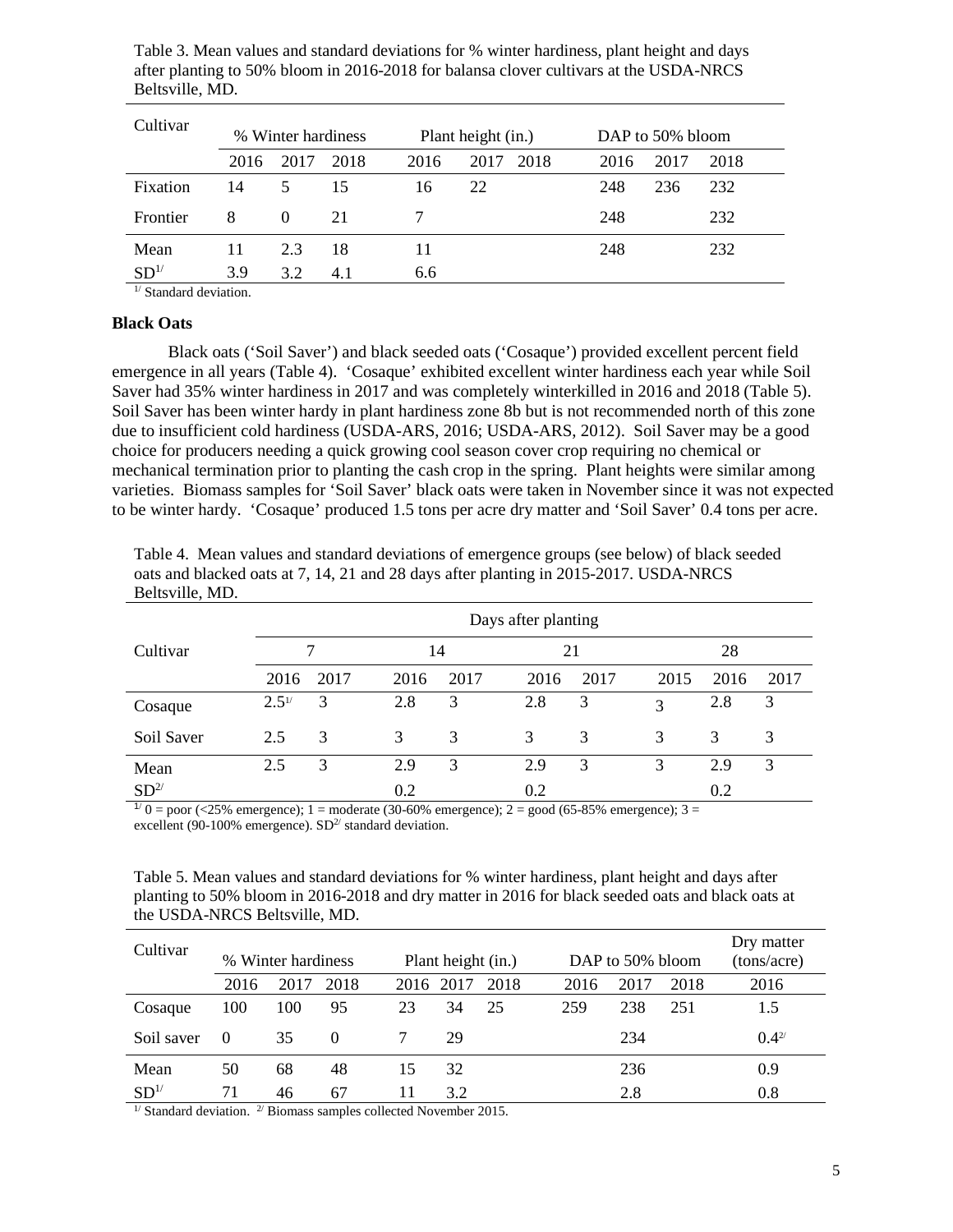# **Cereal Rye**

Cereal rye varieties had good to excellent emergence in all years (Table 6). Winter cover crops that quickly emerge and accumulate fall growth are important attributes for protecting the soil from sheet and rill erosion, suppressing problematic weeds, and scavenging residual soil nitrate nitrogen after commodity crops have matured (Shipley et al, 1992; Matias et al., 2004). Percent winter hardiness ranged from 100 to 57% with a mean of  $98 \pm 4.4$ % (mean and standard deviation) in 2017 and  $96\% \pm 12\%$  in 2018 (Table 7).

|                 | Days after planting |           |           |           |                    |                    |                |                    |                    |  |
|-----------------|---------------------|-----------|-----------|-----------|--------------------|--------------------|----------------|--------------------|--------------------|--|
| Cultivar        |                     | 7         |           | 14        | 21                 |                    | 28             |                    |                    |  |
|                 | 2016                | 2017      | 2016      | 2017      | 2016               | 2017               | 2105           | 2016               | 2017               |  |
| Aroostock       | $3^{1/}$            | 3         | 3         | 3         | $\overline{3}$     | 3                  | 3              | 3                  | 3                  |  |
| <b>Bates</b>    | 3                   | 3         | 3         | 3         | 3                  | 3                  | $NP^{3/}$      | 3                  | 3                  |  |
| <b>Brasetto</b> | 2.8                 | 2.3       | 2.8       | 2.3       | 2.8                | 2.3                | $\overline{2}$ | 2.8                | 2.3                |  |
| Elbon           | 2.8                 | 3         | 2.8       | 3         | 2.8                | 3                  | 3              | 2.8                | 3                  |  |
| FL 101          | 2.8                 | 3         | 3         | 3         | 3                  | 3                  | 3              | 3                  | 3                  |  |
| Guardian        | 2.8                 | 2.5       | 2.8       | 2.5       | 2.8                | 2.5                | $\overline{2}$ | 2.8                | 2.5                |  |
| Hazlet          | 2.8                 | 2.8       | 2.8       | 2.8       | 2.8                | 2.8                | 1.8            | 2.8                | 2.8                |  |
| Maton           | 2.8                 | 3         | 3         | 3         | 3                  | 3                  | 3              | 3                  | 3                  |  |
| Maton II        | 2.8                 | 2.3       | 3         | 2.8       | 3                  | 2.8                | 3              | 3                  | 2.8                |  |
| Merced          | 2.8                 | 3         | 2.8       | 3         | 2.8                | 3                  | 3              | 2.8                | 3                  |  |
| Oklon           | 3                   | 3         | 3         | 3         | 3                  | 3                  | 2.3            | 3                  | 3                  |  |
| Prima           | $\mathbf{NP}^{3/}$  | $NP^{3/}$ | $NP^{3/}$ | $NP^{3/}$ | $\mathbf{NP}^{3/}$ | $\mathbf{NP}^{3/}$ | 1.5            | $\mathbf{NP}^{3/}$ | $\mathbf{NP}^{3/}$ |  |
| Rymin           | 3                   | 3         | 3         | 3         | 3                  | 3                  | $NP^{3/}$      | 3                  | 3                  |  |
| Wheeler         | 3                   | 2.5       | 3         | 3         | 3                  | 3                  | 1.8            | 3                  | 3                  |  |
| Wintergrazer 70 | 3                   | 3         | 3         | 3         | 3                  | 3                  | 3              | 3                  | 3                  |  |
| Wren Abruzzi    | 2.8                 | 3         | 3         | 3         | 3                  | 3                  | 3              | 3                  | $\mathfrak{Z}$     |  |
| Mean            | 2.9                 | 2.8       | 2.9       | 2.9       | 2.9                | 2.9                | 2.5            | 2.9                | 2.9                |  |
| $SD^2$          | 0.1                 | 0.3       | 0.1       | 0.2       | 0.1                | 0.2                | 0.6            | 0.1                | 0.2                |  |

Table 6. Mean values and standard deviations for field emergence of emergence groups (see below) of cereal rye cultivars at 7, 14, 21 and 28 days after planting in 2015-2017. USDA-NRCS Beltsville, MD.

 $1/10 =$  poor (<25% emergence); 1 = moderate (30-60% emergence); 2 = good (65-85% emergence); 3 = excellent (90-100% emergence).  $SD<sup>2</sup>$  standard deviation. NP<sup>3/</sup> Not Planted.

'Florida 101' and 'Merced' suffered winter damage ( $>$  21% loss) in 2017 when temperatures reached 8° F in January 2017 and more significant damage (> 32% loss) at -4° F in January 2018. 'Florida 101' and 'Merced' in the fall of all years grew elongated stems, up to and including boot stage. This fall growth was severely winter damaged to the point of having no living material visible above the ground, but surviving plants grew new weak stems (34-38 inches) in the spring. All other varieties maintained greater than 99% winter hardiness in 2017 and 100% in 2018 despite a low temperature of -4° F in January 2018. Mean dry matter was  $2.0 \pm 0.9$  tons per acre. 'Wren Abruzzi' had the greatest dry matter at 3.5 tons per acre. The mean plant height of varieties was  $39 \pm 7.52$  inches in 2016,  $48 \pm 7.5$  inches in 2017 and  $46 \pm 7.5$ 6.6 inches in 2018 (Table 7). Mean DAP to 50% bloom was  $239 \pm 8.7$  days in 2016,  $225 \pm 5.2$  days in 2017 and 240  $\pm$  3.3 days in 2018. The existence of earlier blooming varieties, which can be terminated with a roller crimper may eliminate the need for herbicide termination and may extend the season for the main crop.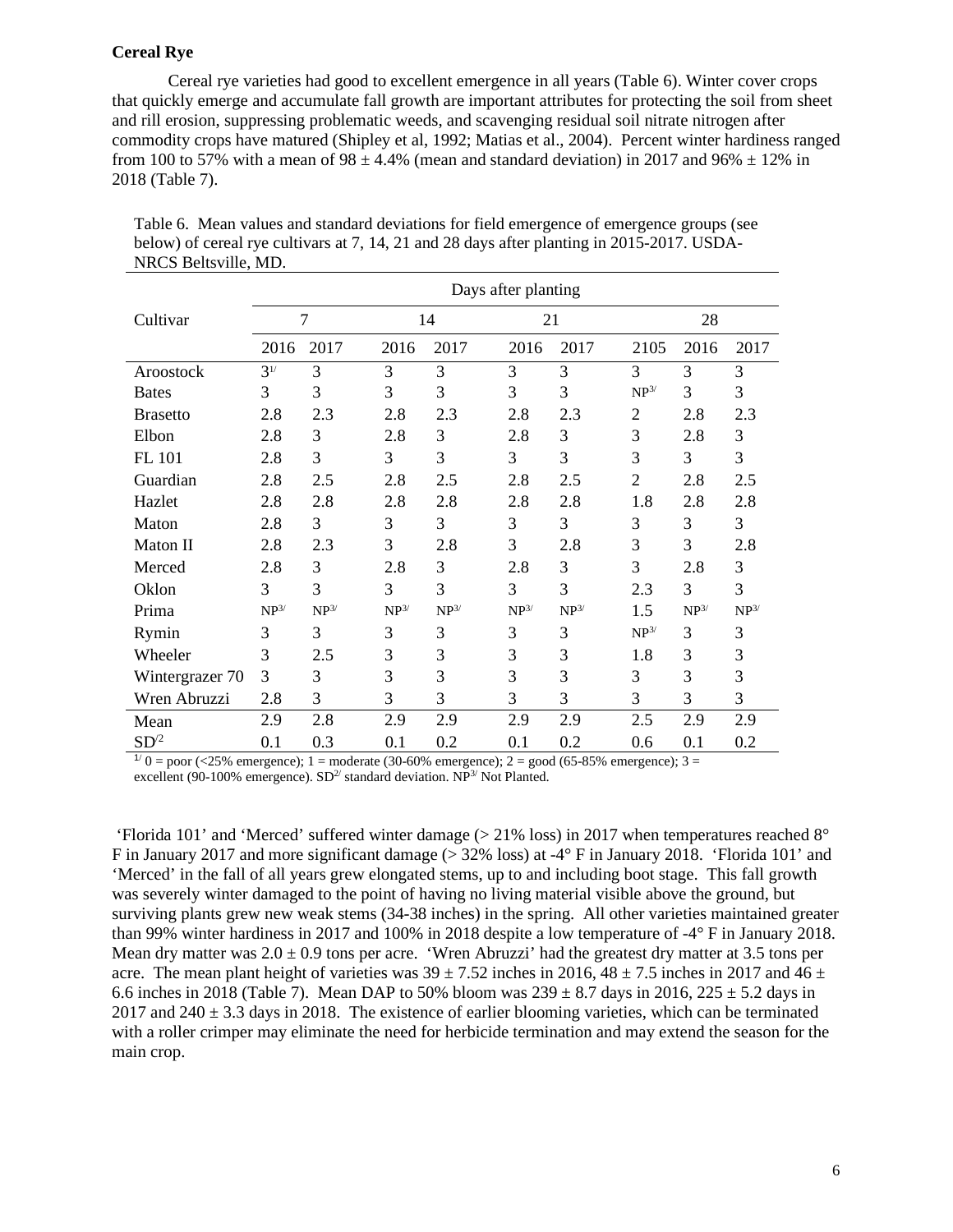| Cultivar        | % Winter<br>hardiness |                  |                         | Plant height (in.)      |                  |  | DAP to 50% bloom        | Dry matter<br>(tons/acre) |                  |                  |
|-----------------|-----------------------|------------------|-------------------------|-------------------------|------------------|--|-------------------------|---------------------------|------------------|------------------|
|                 | 2017                  | 2018             | 2106                    | 2017                    | 2018             |  | 2016                    | 2017                      | 2018             | 2016             |
| Aroostock       | 100                   | 100              | 40                      | 52                      | 47               |  | 232                     | 220                       | 239              | 1.8              |
| <b>Bates</b>    | 100                   | 100              | NP <sup>2</sup>         | 51                      | 49               |  | NP <sup>2</sup>         | 220                       | 237              | NP <sup>2/</sup> |
| <b>Brasetto</b> | 100                   | 100              | 33                      | 37                      | 34               |  | 247                     | 234                       | 243              | 1.4              |
| Elbon           | 99                    | 100              | 39                      | 54                      | 50               |  | 232                     | 222                       | 239              | 1.9              |
| FL 101          | 86                    | 57               | 27                      | 34                      | 38               |  | 247                     | 222                       | 237              | 0.5              |
| Guardian        | 100                   | 100              | 44                      | 48                      | 45               |  | 247                     | 233                       | 246              | 1.7              |
| Hazlet          | 100                   | 100              | 37                      | 47                      | 44               |  | 247                     | 232                       | 244              | 1.4              |
| Maton           | 100                   | 100              | 45                      | 51                      | 52               |  | 232                     | 222                       | 237              | 2.3              |
| Maton II        | 100                   | 100              | 45                      | 53                      | 54               |  | 227                     | 222                       | 239              | 3                |
| Merced          | 88                    | 77               | 25                      | 34                      | 35               |  | 247                     | 222                       | 239              | 0.7              |
| Oklon           | 100                   | 100              | 42                      | 55                      | 52               |  | 232                     | 222                       | 239              | 3.3              |
| Prima           | NP <sup>2/</sup>      | NP <sup>2/</sup> | 39                      | $\mathbf{NP}^{2\prime}$ | NP <sup>2/</sup> |  | 247                     | NP <sup>2/</sup>          | NP <sup>2/</sup> | 1.4              |
| Rymin           | 100                   | 100              | $\mathbf{NP}^{2\prime}$ | 45                      | 41               |  | $\mathbf{NP}^{2\prime}$ | 227                       | 245              | NP <sup>2/</sup> |
| Wheeler         | 100                   | 100              | 53                      | 57                      | 53               |  | 247                     | 233                       | 245              | 2.7              |
| Wintergrazer 70 | 100                   | 100              | 39                      | 51                      | 47               |  | 232                     | 222                       | 239              | 2.0              |
| Wren Abruzzi    | 100                   | 100              | 44                      | 50                      | 54               |  | 227                     | 221                       | 237              | 3.5              |
| Mean            | 98                    | 96               | 39                      | 48                      | 46               |  | 239                     | 225                       | 240              | 2.0              |
| $SD^{1/}$       | 4.4                   | 12               | 7.2                     | 7.5                     | 6.6              |  | 8.7                     | 5.2                       | 3.3              | 0.9              |

Table 7. Mean values and standard deviations for % winter hardiness, plant height and days after planting to 50% bloom in 2016-2018 and dry matter in 2016 for cereal rye cultivars at the USDA-NRCS Beltsville, MD.

 $1/\text{SD}$  - Standard deviation. NP<sup>2/</sup> Not Planted.

#### **Crimson Clover**

Crimson clover showed good to excellent field emergence in all years for all varieties except 'Contea' and 'AU Sunup' (Table 8). Mean winter hardiness was  $91 \pm 6.9\%$  in 2017 and  $92 \pm 8.2\%$  in 2018 (Table 9). 'Kentucky Pride' was the only crimson clover cultivar not to exhibit winter damage in 2016 or 2017. All other varieties exhibited good to excellent winter hardiness. Mean dry matter was 2.6  $\pm$  0.5 tons per acre and 'Kentucky Pride' had the greatest dry matter at 3.3 tons per acre. Mean plant height was similar among varieties (15  $\pm$  2.9 inches in 2016, 19  $\pm$  2 inches in 2017, 16  $\pm$  1.5 inches in 2018). 'AU Sunup' was consistently among the shortest and 'Kentucky Pride' was the tallest cultivar each year (Table 9). Mean DAP to 50% bloom was  $239 \pm 6.1$  days in 2016,  $222 \pm 3.6$  days in 2017 and 236  $\pm$ 3.3 days in 2018 (Table 9). 'Kentucky Pride' bloomed seven days later than other varieties in 2016, three days later in 2017, and 6 days later in 2018. The bloom period of 'Kentucky Pride' was later than the mean for cereal rye varieties each year (seven days later in 2016, and two days in 2017 and 2018). 'Kentucky Pride' could make a suitable companion to mid to late blooming cereal rye varieties where a synchronous bloom time is desired to achieve adequate termination with a roller crimper without an herbicide application.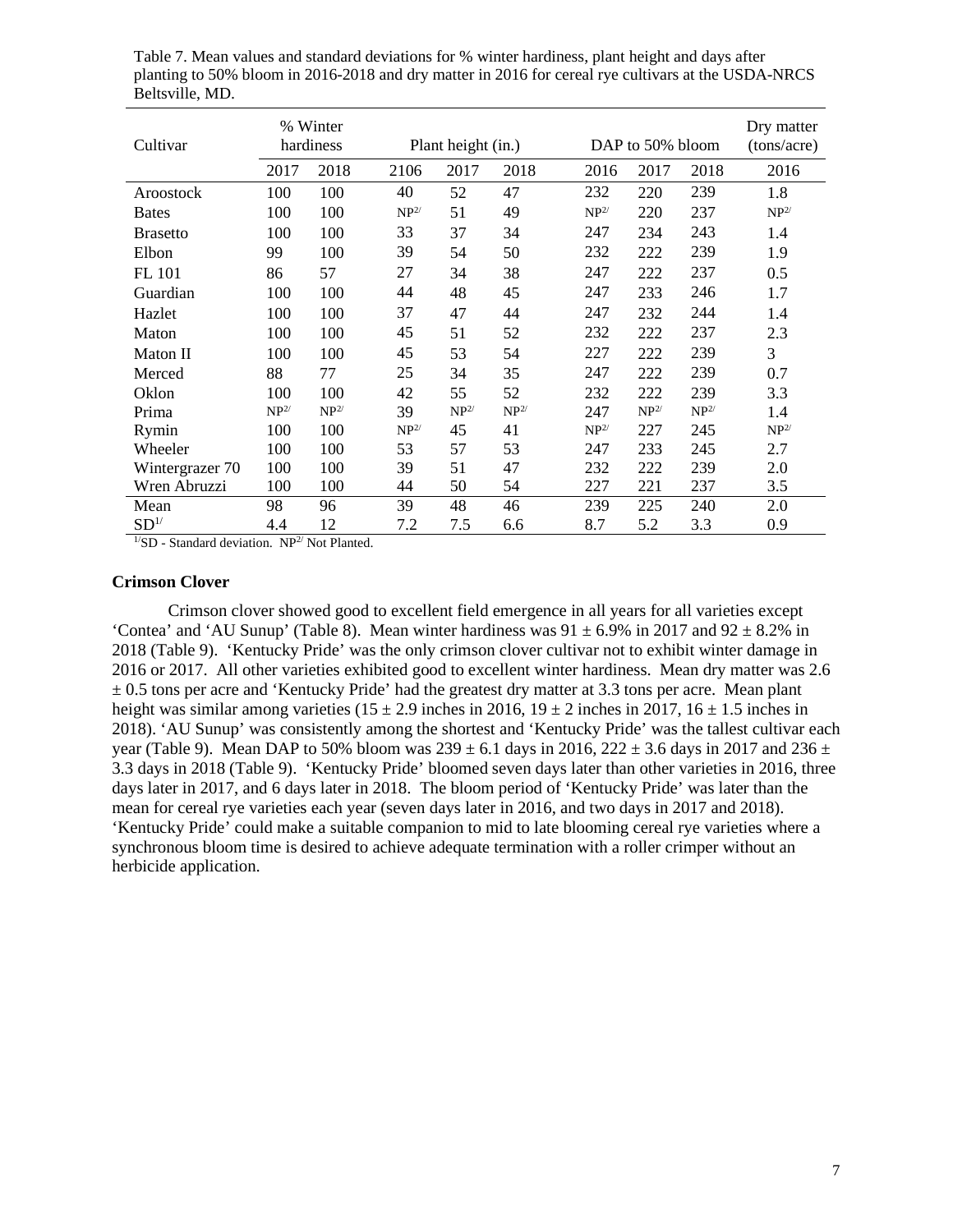Table 8. Mean values and standard deviations of emergence groups (see below) of crimson clover cultivars at 7, 14, 21 and 28 days after planting in 2015-2017. USDA-NRCS Beltsville, MD.

|                 | Days after planting |      |      |                |      |                |      |      |      |
|-----------------|---------------------|------|------|----------------|------|----------------|------|------|------|
| Cultivar        |                     |      | 14   |                |      | 21             | 28   |      |      |
|                 | 2016                | 2017 | 2016 | 2017           | 2016 | 2017           | 2015 | 2016 | 2017 |
| <b>AU</b> Robin | $2^{1/}$            | 3    | 2.8  | 3              | 2.8  | 3              | 3    | 2.8  | 3    |
| AU Sunrise      | 2.3                 | 3    | 2.8  | 3              | 2.8  | 3              | 3    | 2.8  | 3    |
| AU Sunup        |                     | 2    |      | $\overline{2}$ |      | $\overline{2}$ | 2    |      | 2    |
| Contea          | 0.3                 | 1.5  | 0.3  | 1.5            | 0.3  | 1.5            | 2.5  | 0.3  | 1.5  |
| Dixie           | 2.3                 | 3    | 2.8  | 3              | 2.8  | 3              | 2.5  | 2.8  | 3    |
| Kentucky Pride  | 2.5                 | 3    | 3    | 3              | 3    | 3              | 3    | 3    | 3    |
| Mean            | 1.7                 | 2.6  | 2.1  | 2.6            | 2.1  | 2.6            | 2.7  | 2.1  | 2.6  |
| $SD^2$          | 0.9                 | 0.7  | 1.2  | 0.7            | 1.2  | 0.7            | 0.4  | 1.2  | 0.7  |

 $1/0 =$  poor (<25% emergence); 1 = moderate (30-60% emergence; 2 = good (65-85% emergence); 3 = excellent (90-100% emergence).  $SD<sup>2/</sup>$  standard deviation.

Table 9. Mean values and standard deviations for % winter hardiness, plant height and days after planting to 50% bloom in 2016-2018 and dry matter in 2016 for crimson clover cultivars at the USDA-NRCS Beltsville, MD.

| Cultivar        | % Winter<br>hardiness |      |      | Plant height (in.) |      |  |      | DAP to 50% bloom | Dry matter<br>(tons/acre) |      |
|-----------------|-----------------------|------|------|--------------------|------|--|------|------------------|---------------------------|------|
|                 | 2017                  | 2018 | 2016 | 2017               | 2018 |  | 2016 | 2017             | 2018                      | 2016 |
| AU Robin        | 90                    | 99   | 12   | 19                 | 15   |  | 232  | 221              | 235                       | 2.2  |
| AU Sunrise      | 87                    | 94   | 15   | 19                 | 15   |  | 240  | 220              | 235                       | 2.5  |
| AU Sunup        | 88                    | 81   | 12   | 16                 | 14   |  | 232  | 217              | 232                       | 2.0  |
| Contea          | 97                    | 84   | 16   | 17                 | 15   |  | 240  | 224              | 236                       | 3.1  |
| Dixie           | 81                    | 97   | 15   | 20                 | 17   |  | 241  | 223              | 236                       | 2.6  |
| Kentucky Pride  | 100                   | 100  | 20   | 21                 | 18   |  | 248  | 227              | 242                       | 3.3  |
| Mean            | 91                    | 92   | 15   | 19                 | 16   |  | 239  | 222              | 236                       | 2.6  |
| SD <sup>1</sup> | 6.9                   | 8.2  | 2.9  | 2                  | 1.5  |  | 6.1  | 3.6              | 3.3                       | 0.5  |

 $\rm ^{1/}SD$  - Standard deviation.

# **Hairy Vetch**

Hairy vetch varieties had good to excellent field emergence in all years by 28 DAP (Table 10). Hairy vetch varieties exhibited excellent winter hardiness in 2017 and 2018 except for 'Lana' (Table 11). 'Lana' wooly pod vetch (*Vicia villosa* subsp. *varia*) may not have the same well documented winter hardiness as hairy vetch (Clark, 2012). Nearly all plants of 'Lana' winter-killed in 2016 following vigorous fall growth that was uncharacteristic of winter-hardy hairy vetch varieties. Surviving 'Lana' plants yielded only 0.3 tons/acre compared to the 2.12 tons/acre average of the other varieties. Mean vetch height was  $19 \pm 4.8$  inches in 2016,  $27 \pm 1.3$  inches in 2017, and  $25 \pm 2.6$  inches in 2018 (Table 11). Mean DAP to 50% bloom was  $256 \pm 4.9$  days in 2016,  $242 \pm 8.6$  days in 2017 and  $248 \pm 9.8$  days in 2018. 'Lana' woollypod vetch reached 50% bloom 7, 19 and 12 days sooner than the other hairy vetch varieties in 2016, 2017 and 2018. 'Lana' vetch bloomed synchronously with many cereal rye varieties in this study and could make a good choice for planting as a mix where termination with a roller crimper without herbicide application is desired.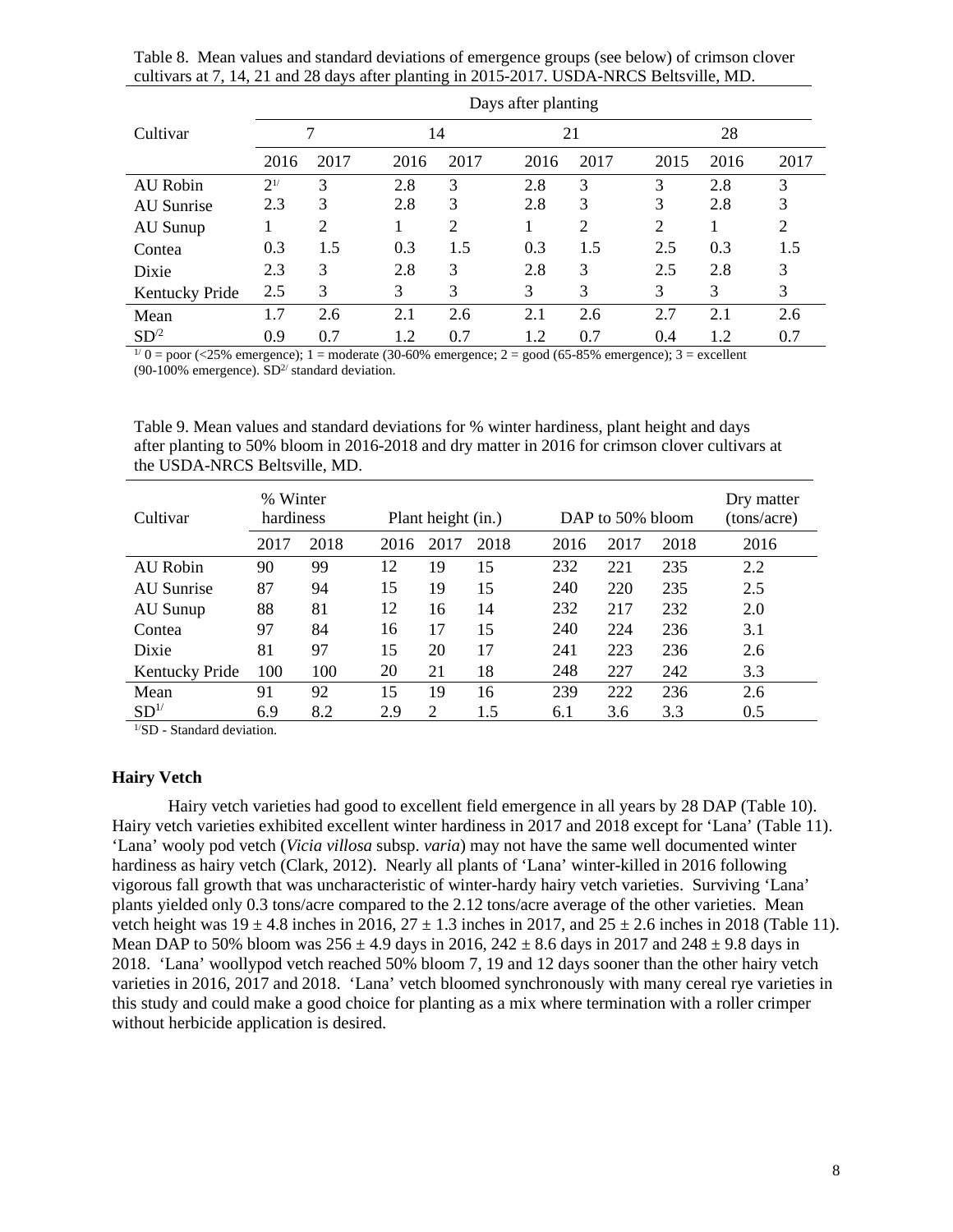|                          |           | Days after planting |      |      |      |      |      |      |      |  |  |  |
|--------------------------|-----------|---------------------|------|------|------|------|------|------|------|--|--|--|
| Cultivar                 |           |                     |      | 14   |      | 21   | 28   |      |      |  |  |  |
|                          | 2016      | 2017                | 2016 | 2017 | 2016 | 2017 | 2015 | 2016 | 2017 |  |  |  |
| CCS Groff                | $2^{1/2}$ | $\overline{2}$      | 2.8  | 3    | 2.8  | 3    | 3    | 2.8  | 3    |  |  |  |
| Lana                     | 2.3       | 1.5                 | 3    | 3    | 3    | 3    | 3    | 3    | 3    |  |  |  |
| <b>Purple Bounty</b>     | 2.3       | 1.8                 | 2.8  | 3    | 2.8  | 3    | 3    | 2.8  | 3    |  |  |  |
| <b>Purple Prosperity</b> | 2         | 2                   | 2.5  | 3    | 2.5  | 3    | 3    | 2.5  | 3    |  |  |  |
| <b>TNT</b>               | 2         | 1.8                 | 2.8  | 3    | 2.8  | 3    | 3    | 2.8  | 3    |  |  |  |
| Villana                  | 2         | 1.5                 | 2.3  | 3    | 2.3  | 3    | 3    | 2.3  | 3    |  |  |  |
| Mean                     | 2.1       | 1.8                 | 2.7  | 3    | 2.7  | 3    | 3    | 2.7  | 3    |  |  |  |
| $SD^2$                   | 0.1       | 0.2                 | 0.3  |      | 0.3  |      |      | 0.3  |      |  |  |  |

Table 10. Mean values and standard deviations of emergence groups (see below) of hairy vetch cultivars at 7, 14, 21 and 28 days after planting in 2015-2017. USDA- Beltsville, MD.

 $1/0 =$  poor (<25% emergence); 1 = moderate (30-60% emergence); 2 = good (65-85% emergence); 3 = excellent (90-100% emergence).  $SD<sup>2</sup>$  standard deviation.

Table 11. Mean values and standard deviations for % winter hardiness, plant height and days after planting to 50% bloom in 2016-2018 and dry matter in 2016 for hairy vetch cultivars at the USDA-NRCS Beltsville, MD.

| % Winter<br>Cultivar<br>hardiness |      |      |      | Plant height (in.) |      |      | DAP to 50% bloom | Dry matter<br>(tons/acre) |                |
|-----------------------------------|------|------|------|--------------------|------|------|------------------|---------------------------|----------------|
|                                   | 2017 | 2018 | 2016 | 2017               | 2018 | 2016 | 2017             | 2018                      | 2016           |
| CCS Groff                         | 97   | 100  | 23   | 27                 | 24   | 255  | 247              | 247                       | 2.5            |
| Lana                              | 92   | 67   | 12   | 28                 | 22   | 248  | 225              | 232                       | 0.3            |
| <b>Purple Bounty</b>              | 100  | 100  | 25   | 27                 | 25   | 255  | 245              | 244                       | 2.4            |
| <b>Purple Prosperity</b>          | 98   | 100  | 18   | 26                 | 22   | 259  | 244              | 247                       | 1.9            |
| TNT                               | 100  | 96   | 18   | 25                 | 26   | 259  | 247              | 258                       | $\overline{2}$ |
| Villana                           | 97   | 97   | 16   | 29                 | 29   | 262  | 245              | 258                       | 1.8            |
| Mean                              | 97   | 93   | 19   | 27                 | 25   | 256  | 242              | 248                       | 1.8            |
| SD <sup>1/</sup>                  | 3.1  | 13   | 4.8  | 1.3                | 2.6  | 4.9  | 8.6              | 9.8                       | 0.8            |

<sup>1/</sup>SD - Standard deviation.

# **Daikon Radish**

Percent field emergence of daikon radish varieties were moderate in 2015, moderate to excellent in 2016 and good to excellent in 2017 except for 'Graza' with poor and moderate emergence in 2016 and 2017 (Table 12). There was considerable variation in percent winter hardiness among varieties in 2016 and 2017, and none survived the winter in 2018 (Table 13). All daikon radish varieties exhibited small growth in fall 2016 with tubers often not exposed above ground, whereas all varieties grew very large in fall 2017 with all tubers exposed well above ground and were subsequently winterkilled (Table 13). 'Concorde', 'Control', 'Defender', and 'Graza' averaged 57% to 75% winter survival in 2017. All other varieties ranged from 3% to 16% winter survival in 2017 except for 'Tillage' (0%). Radish plants that overwintered often received some winter damage that resulted in rotting and eventual death prior to bloom. 'Concorde', 'Control', 'Defender', 'Graza', and 'EcoTill' were the only varieties with healthy individuals surviving through bloom in 2017. 'Concorde', 'Control', 'Defender', and 'Graza' bloom heights ranged from 16 to 23 inches in 2017 (Table 13). DAP to 50% bloom in 2017 was similar among surviving varieties with a mean of  $221 \pm 2.2$  days. Daikon radish biomass samples were taken in November 2015 since the plants were not expected to be winter hardy. Dry matter was similar among varieties with a mean of  $0.4 \pm 0.1$  tons per acre.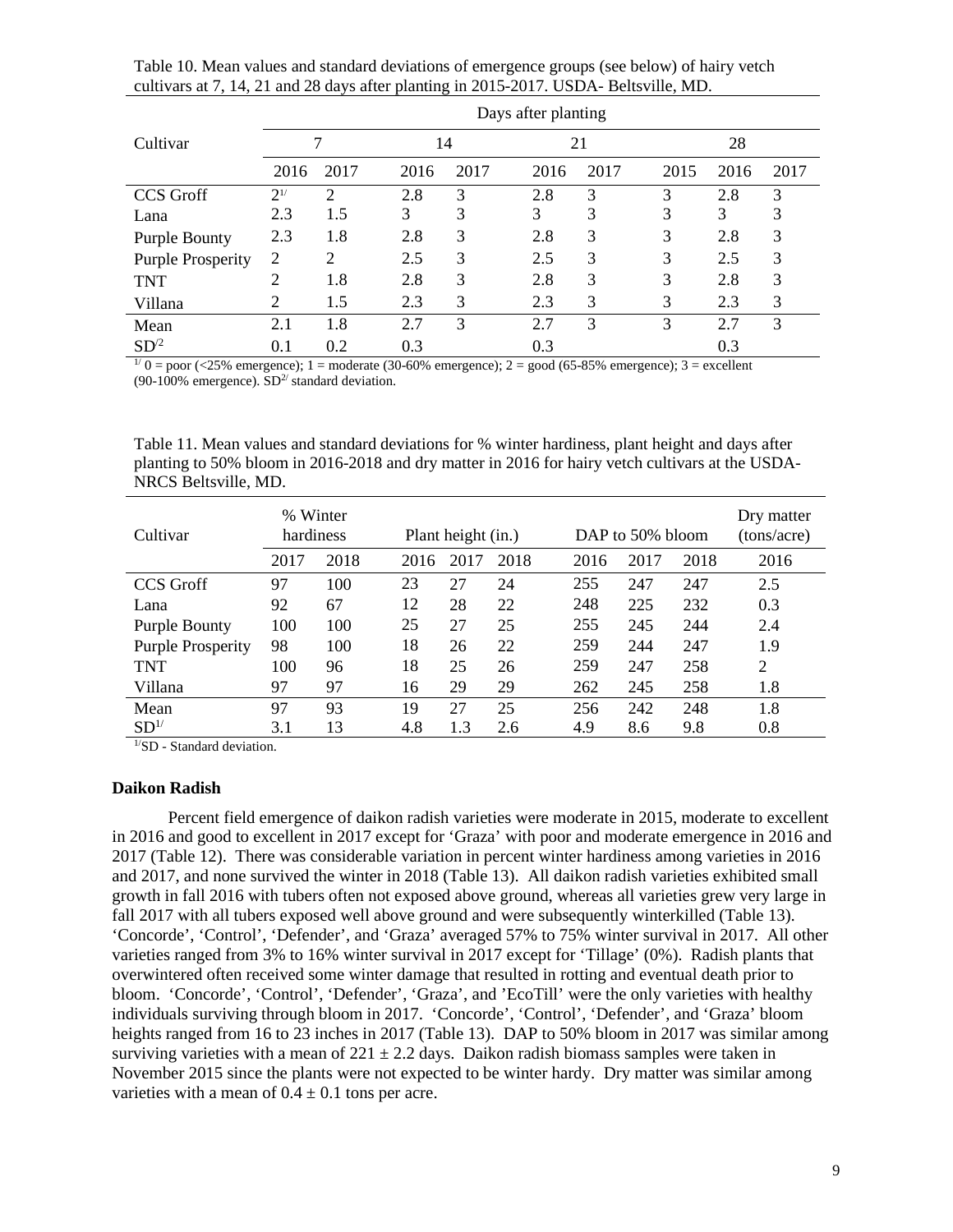|                 | Days after planting |      |      |                |                |                |                  |      |                |  |  |  |
|-----------------|---------------------|------|------|----------------|----------------|----------------|------------------|------|----------------|--|--|--|
| Cultivar        |                     | 7    | 14   |                | 21             |                |                  | 28   |                |  |  |  |
|                 | 2016                | 2017 | 2016 | 2017           | 2016           | 2017           | 2015             | 2016 | 2017           |  |  |  |
| Big Dog         | $2.3^{1/2}$         | 2.8  | 2.3  | 2.8            | 2.3            | 2.8            | $NP^{3/}$        | 2.3  | 2.8            |  |  |  |
| Concorde        | 2.8                 | 2.5  | 3    | 3              | 3              | 3              | $NP^{3/}$        | 3    | 3              |  |  |  |
| Control         | 2.8                 | 3    | 3    | 3              | 3              | 3              | NP <sup>3/</sup> | 3    | 3              |  |  |  |
| Defender        | 1.3                 | 1.8  | 1.3  | $\overline{2}$ | 1.3            | $\overline{2}$ | 1.3              | 1.3  | $\overline{2}$ |  |  |  |
| Driller         | 2.5                 | 2.5  | 2.5  | 2.8            | 2.5            | 2.8            | 1.3              | 2.5  | 2.8            |  |  |  |
| EcoTill         | 2.5                 | 3    | 2.5  | 3              | 2.5            | 3              | 1.3              | 2.5  | 3              |  |  |  |
| Graza           | 0.5                 | 1.3  | 0.5  | 1.3            | 0.5            | 1.3            | $NP^{3/}$        | 0.5  | 1.3            |  |  |  |
| Groundhog       | 2.8                 | 3    | 2.8  | 3              | 2.8            | 3              | 1                | 2.8  | 3              |  |  |  |
| Lunch           | 1.3                 | 2.3  | 1.5  | 2.3            | 1.5            | 2.3            | 1                | 1.5  | 2.3            |  |  |  |
| <b>Nitro</b>    | 2.3                 | 2.3  | 2.8  | 3              | 2.8            | 3              | 1                | 2.8  | 3              |  |  |  |
| Sodbuster       | 1.3                 | 2    | 1.8  | 2.3            | 1.8            | 2.3            | 1.5              | 1.8  | 2.3            |  |  |  |
| Tillage         | 2                   | 3    | 2    | 3              | $\overline{2}$ | 3              | 1                | 2    | 3              |  |  |  |
| Mean            | $\overline{2}$      | 2.4  | 2.1  | 2.6            | 2.1            | 2.6            | 1.2              | 2.1  | 2.6            |  |  |  |
| SD <sup>2</sup> | 0.8                 | 0.6  | 0.8  | 0.6            | 0.8            | 0.6            | 0.2              | 0.8  | 0.6            |  |  |  |

Table 12. Mean values and standard deviations of emergence groups (see below) of daikon radish sources at 7, 14, 21 and 28 days after planting in 2015-2017. USDA-NRCS Beltsville, MD.

 $1/0 =$  poor (<25% emergence); 1 = moderate (30-60% emergence); 2 = good (65-85% emergence); 3 = excellent (90-100% emergence).  $SD<sup>2</sup>$  standard deviation. NP<sup>3/</sup> Not Planted.

Table 13. Mean values and standard deviations for % winter hardiness, plant height and days after planting to 50% bloom in 2016-2018 and dry matter in November 2015 for daikon radish cultivars at the USDA-NRCS Beltsville, MD.

| Cultivar         |                  | % Winter hardiness |                  | Plant<br>height (in.) | DAP to $50\%$<br>bloom | Dry matter<br>(tons/acre) |
|------------------|------------------|--------------------|------------------|-----------------------|------------------------|---------------------------|
|                  | 2016             | 2017               | 2018             | 2018<br>2017          | 2018<br>2017           | Nov 2015                  |
| Big Dog          | NP <sup>2/</sup> | 4                  | $\theta$         |                       |                        | NP <sup>2/</sup>          |
| Concorde         | NP <sup>2/</sup> | 57                 | $\overline{0}$   | 17                    | 220                    | NP <sup>2/</sup>          |
| Control          | NP <sup>2/</sup> | 64                 | $\overline{0}$   | 23                    | 219                    | NP <sup>2/</sup>          |
| Defender         | 10               | 51                 | $\boldsymbol{0}$ | 16                    | 222                    | 0.4                       |
| Driller          | 14               | 3                  | $\overline{0}$   |                       |                        | 0.3                       |
| EcoTill          | $\overline{2}$   | 7                  | $\overline{0}$   | $\overline{2}$        | 223                    | 0.3                       |
| Graza            | NP <sup>2/</sup> | 75                 | $\theta$         | 19                    | 224                    | NP <sup>2/</sup>          |
| Groundhog        | 6                | 7                  | $\overline{0}$   |                       |                        | 0.4                       |
| Lunch            | 8                | 4                  | $\theta$         |                       |                        | 0.3                       |
| Nitro            | 6                | 9                  | $\theta$         |                       |                        | 0.3                       |
| Sodbuster        | 2                | 16                 | $\overline{0}$   |                       |                        | 0.4                       |
| Tillage          | $\overline{0}$   | $\boldsymbol{0}$   | $\overline{0}$   |                       |                        | 0.5                       |
| Mean             | 6                | 25                 | $\theta$         | 15                    | 221                    | 0.4                       |
| SD <sup>1/</sup> | 4.5              | 28                 |                  | 8                     | 2.2                    | 0.1                       |

 $\frac{1}{S}$ D - Standard deviation. NP<sup>2/</sup> Not Planted.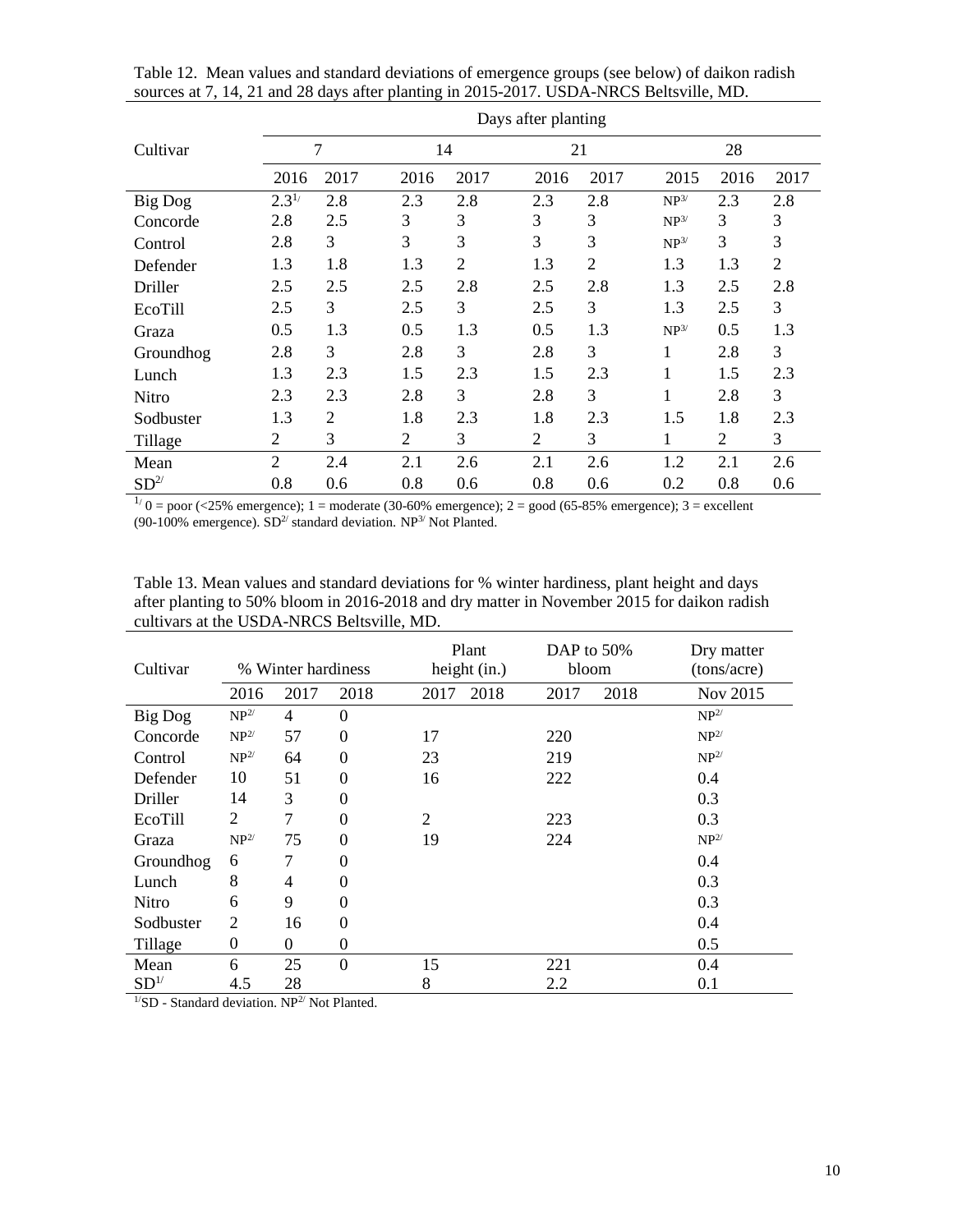#### **Red Clover**

 Red clover varieties had moderate to good field emergence in 2016 and good to excellent in 2015 and 2017 but needed 21 DAP in 2016 and 14 DAP in 2017 to reach full emergence for all varieties (Table 14). All varieties in 2017 sustained moderate winter damage with a winter hardiness mean of 79%  $\pm$ 8.9%, except 'Cinnamon Plus' with excellent winter hardiness of 97% (Table 15). All varieties exhibited excellent winter hardiness in 2018 with a mean of 98%  $\pm$  3.6%. Mean plant height was 16  $\pm$  0.7 inches in 2016,  $21 \pm 1.4$  inches in 2017 and  $22 \pm 2$  inches in 2018. Mean DAP to 50% bloom was  $259 \pm 2.5$  days in 2017 to  $258 \pm 11$  days in 2018 (Table 15). 'Mammoth' reached 50% bloom 5 and 26 days later than other varieties in 2017 and 2018, respectively. Mean dry matter was  $0.9 \pm 0.2$  tons per acre. 'Dynamite' had the greatest dry matter at 1.3 tons per acre.

|               |           |      |      |      | Days after planting |                |                  |      |                |
|---------------|-----------|------|------|------|---------------------|----------------|------------------|------|----------------|
| Cultivar      | 7         |      | 14   |      | 21                  |                | 28               |      |                |
|               | 2016      | 2017 | 2016 | 2017 | 2016                | 2017           | 2015             | 2016 | 2017           |
| Cinnamon Plus | $2^{1/2}$ | 2.8  | 2.8  | 3    | 2.8                 | 3              | 2.8              | 2.8  | 3              |
| Cyclone II    | 1.5       | 2.8  | 2.5  | 2.8  | 2.5                 | 2.8            | 2.8              | 2.5  | 2.8            |
| Dynamite      | 1.8       | 3    | 3.   | 3    | 3                   | 3              | 3                | 3    | 3              |
| Freedom       | 2         | 3    | 2.3  | 3    | 2.3                 | 3              | 3                | 2.3  | 3              |
| Kenland       | 1.3       | 1.5  | 1.5  | 2    | 1.8                 | $\overline{2}$ | 2                | 1.8  | $\overline{2}$ |
| Mammoth       | 1.3       | 2.8  | 1.8  | 2.8  | 1.8                 | 2.8            | NP <sup>3/</sup> | 1.8  | 2.8            |
| Starfire II   |           | 1.5  | 1    | 1.8  | 1.3                 | 1.8            | 2                | 1.3  | 1.8            |
| Wildcat       | 1.8       | 3    | 2.3  | 3    | 2.3                 | 3              | 2.5              | 2.3  | 3              |
| Mean          | 1.6       | 2.5  | 2.1  | 2.7  | 2.2                 | 2.7            | 2.6              | 2.2  | 2.7            |
| $SD^2$        | 0.4       | 0.6  | 0.7  | 0.5  | 0.6                 | 0.5            | 0.4              | 0.6  | 0.5            |

Table 14. Mean values and standard deviations of emergence groups (see below) of red clover cultivars at 7, 14, 21 and 28 days after planting in 2015-2017. USDA-NRCS Beltsville, MD.

 $1/0$  = poor (<25% emergence); 1 = moderate (30-60% emergence; 2 = good (65-85% emergence); 3 = excellent (90-100% emergence).  $SD<sup>2/</sup>$  standard deviation.  $NP<sup>3/</sup>$  Not Planted.

Table 15. Mean values and standard deviations for % winter hardiness, plant height and days after planting to 50% bloom in 2016-2018 and dry matter in 2016 for red clover cultivars at the USDA-NRCS Beltsville, MD.

| Cultivar        |      | % Winter<br>hardiness | Plant height (in.) |      |      | DAP to 50%<br>bloom |      | Dry matter<br>(tons/acre) |
|-----------------|------|-----------------------|--------------------|------|------|---------------------|------|---------------------------|
|                 | 2017 | 2018                  | 2016               | 2017 | 2018 | 2017                | 2018 | 2016                      |
| Cinnamon Plus   | 97   | 100                   | 16                 | 22   | 24   | 259                 | 256  | 0.6                       |
| Cyclone II      | 75   | 100                   | 16                 | 22   | 19   | 229                 | 255  | 0.7                       |
| Dynamite        | 72   | 99                    | 16                 | 21   | 20   | 257                 | 253  | 1.3                       |
| Freedom         | 74   | 96                    | 16                 | 22   | 22   | 256                 | 254  | 0.8                       |
| Kenland         | 79   | 100                   | 18                 | 21   | 22   | 257                 | 252  | 1                         |
| Mammoth         | 69   | 91                    | NP <sup>2</sup>    | 18   | 25   | 264                 | 284  | NP <sup>2</sup>           |
| Starfire II     | 86   | 100                   | 17                 | 20   | 22   | 259                 | 254  | 1                         |
| Wildcat         | 77   | 94                    | 16                 | 22   | 23   | 259                 | 256  | 0.7                       |
| Mean            | 79   | 98                    | 16                 | 21   | 22   | 259                 | 258  | 0.9                       |
| SD <sup>1</sup> | 8.9  | 3.6                   | 0.7                | 1.4  | 2    | 2.5                 | 11   | 0.2                       |

 $1/\text{SD}$  - Standard deviation. NP<sup>2/</sup> Not Planted.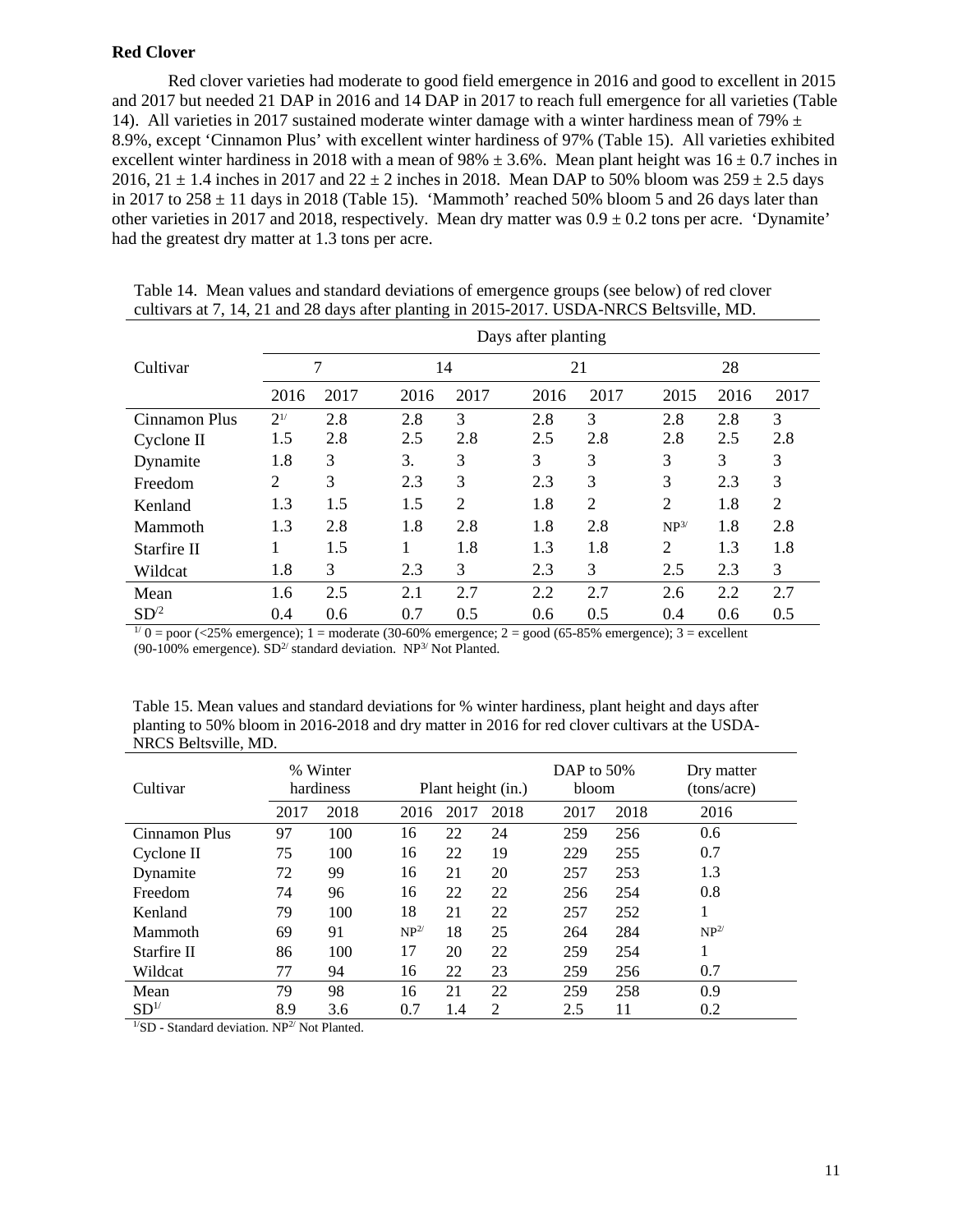# **Austrian Winter Pea**

Austrian winter pea varieties had moderate to good field emergence 7 DAP and good to excellent 14 DAP and thereafter in 2016 (Table 16). Emergence was excellent for all varieties in 2015 and 2017. Percent winter hardiness varied among varieties (Table 17). Clark (2007) reported winter damage to winter peas can occur at 10° F. Temperatures below 10° F occurred in January 2017 (8° F), December 2017 (8° F), January 2018 (-4° F) and February 2018 (7° F) (fig. 2). Despite lower temperatures in 2017- 2018, mean winter hardiness was similar at  $39\% \pm 39\%$  and  $39\% \pm 34\%$  for 2017 and 2018 (Table 17). 'Frostmaster', 'Linx', 'Survivor', 'Whistler' and 'Windham' exhibited good winter survival. 'Arvica 4010', 'Dunn', and 'Maxum' exhibited 0% winter hardiness both years. All varieties that survived into spring 2016 and 2017 were damaged or killed from disease and plants did not make seed. Varieties that survived into spring 2018 were less affected by disease with some producing seed. 'Windham' had the highest dry matter yield with 0.8 tons per acre, with other varieties not exceeding 0.3 tons per acre.

|                     |           |      |      |      | Days after planting |      |      |      |      |
|---------------------|-----------|------|------|------|---------------------|------|------|------|------|
| Cultivar            | 7         |      | 14   |      | 21                  |      | 28   |      |      |
|                     | 2016      | 2017 | 2016 | 2017 | 2016                | 2017 | 2015 | 2016 | 2017 |
| Arvica 4010         | $2^{1/2}$ | 3    | 2.8  | 3    | 2.8                 | 3    | 3    | 2.8  | 3    |
| Dunn                | 2.5       | 3    | 2.8  | 3    | 2.8                 | 3    | 3    | 2.8  | 3    |
| <b>Frost Master</b> | 2         | 3    | 2.8  | 3    | 2.8                 | 3    | 2.8  | 2.8  | 3    |
| Lynx                |           | 3    | 1.8  | 3    | 1.8                 | 3    | 3    | 1.8  | 3    |
| Maxum               | 1.5       | 3    | 2.8  | 3    | 2.8                 | 3    | 2.8  | 2.8  | 3    |
| Survivor 15         | 2.3       | 3    | 3    | 3    | 3                   | 3    | 3    | 3    | 3    |
| Whistler            |           | 3    | 2.5  | 3    | 2.5                 | 3    | 3    | 2.5  | 3    |
| Windham             | 1.5       | 3    | 2.8  | 3    | 2.8                 | 3    | 3    | 2.8  | 3    |
| Mean                | 1.7       | 3    | 2.6  | 3    | 2.6                 | 3    | 2.9  | 2.6  | 3    |
| $SD^2$              | 0.6       |      | 0.4  |      | 0.4                 |      | 0.1  | 0.4  |      |

Table 16. Mean values and standard deviations of emergence groups (see below) of winter pea cultivars at 7, 14, 21 and 28 days after planting in 2015-2017. USDA-NRCS Beltsville, MD.

 $1/0 =$  poor (<25% emergence); 1 = moderate (30-60% emergence); 2 = good (65-85% emergence); 3 = excellent (90-100% emergence).  $SD<sup>2</sup>$  standard deviation.

Table 17. Mean values for % winter hardiness, plant height and days after planting to 50% bloom in 2016-2018 and dry matter in 2016 for winter pea cultivars at the USDA-NRCS Beltsville, MD.

| Cultivar            | % Winter<br>hardiness |                  | Plant<br>height $(in.)$ |      |      | DAP to $50\%$<br>bloom |      | Dry matter<br>(tons/acre) |
|---------------------|-----------------------|------------------|-------------------------|------|------|------------------------|------|---------------------------|
|                     | 2017                  | 2018             | 2016                    | 2017 | 2018 | 2017                   | 2018 | 2016                      |
| Arvica 4010         | $\theta$              | $\mathbf{0}$     |                         |      |      |                        |      |                           |
| Dunn                | 0                     | $\boldsymbol{0}$ |                         |      |      |                        |      |                           |
| <b>Frost Master</b> | 14                    | 63               | 10                      |      | 21   |                        | 250  | 0.3                       |
| Lynx                | 70                    | 74               | 6                       | 4    | 14   | 245                    | 243  | 0.2                       |
| Maxum               | $\Omega$              | 0                | 10                      |      |      |                        |      | 0.1                       |
| Survivor 15         | 82                    | 47               | 16                      | 6    | 27   | 245                    | 250  | 0.2                       |
| Whistler            | 84                    | 44               |                         | 14   | 14   | 243                    | 243  |                           |
| Windham             | 59                    | 81               | 21                      |      | 12   |                        | 245  | 0.8                       |
| Mean                | 39                    | 39               | 13                      | 7.7  | 18   | 244                    | 246  | 0.3                       |
| SD <sup>1</sup>     | 39                    | 34               | 5.7                     | 5.2  | 6.3  | 1.3                    | 3.6  | 0.3                       |

 $1/\text{SD}$  - Standard deviation.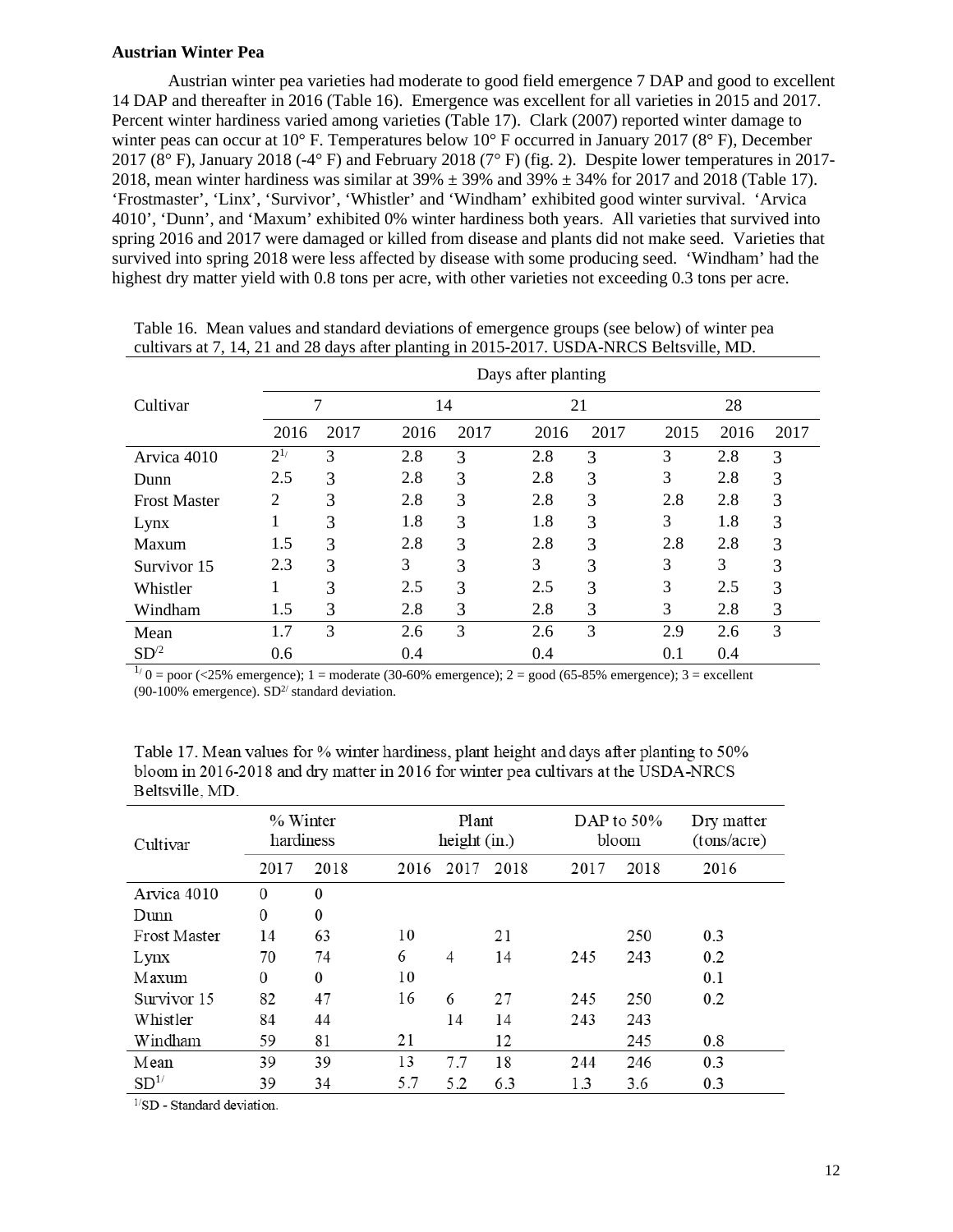# **CONCLUSIONS**

This 2-year evaluation of commercially available cereal rye, crimson clover, hairy vetch, daikon radish, red clover, Austrian winter pea, balansa clover, and black oats and black seeded oats provided beneficial information on best adapted varieties for Maryland and the surrounding region. Most of the species and varieties exhibited good adaptation based on field emergence, winter hardiness, and DAP to 50% bloom; however, balansa clover varieties exhibited poor fall growth and winter hardiness, and pea varieties exhibited either poor winter hardiness or poor disease resistance. Red clover varieties also exhibited poorer performance due to slower and lower field emergence and their usefulness as a cover crop is limited by later growth and bloom in the spring. Varieties of Cereal rye, crimson clover, hairy vetch, daikon radish, black oats and black seeded oats exhibited good performance but with significant variation between varieties in bloom period and winter hardiness. This bloom period and winter hardiness information can be used by producers to incorporate varieties into farming systems that meet their cropping goals.

Additional research on cultivar adaptation and biomass production are needed to further develop variety (s) recommendations for different agricultural cropping systems in the Mid-Atlantic region.

#### **REFERENCE**

- Clark, A., editor. 2012. Managing cover crops profitably, 3rd Edition. Sustainable Agriculture Research and Education. Handbook Series Book 9. [https://www.sare.org/Learning-Center/Books/Managing-](https://www.sare.org/Learning-Center/Books/Managing-Cover-CropsProfitably-3rd-Edition/Text-Version/Printable-Version)[Cover-CropsProfitably-3rd-Edition/Text-Version/Printable-Version](https://www.sare.org/Learning-Center/Books/Managing-Cover-CropsProfitably-3rd-Edition/Text-Version/Printable-Version)
- Hargrove, W.L. 1986. Winter legumes as a nitrogen source for no-till grain sorghum. Agron. J, 78:70-74.
- Lal, R. 2004. Soil carbon sequestration impacts on global climate change and food security. Sci.: 304 no. 5677 pp. 1623-1627.
- Matias, R.L., D. G. Bullock and G.A. Bollero. 2004. Soybean yield as affected by biomass and nitrogen uptake of cereal rye in winter cover crop rotation. Agron. J 96:800-805.
- Meisinger, J.L., W.L. Hargrove, R.L. Mikkelsen, J.R. Williams, and V.W. Benson. 1991. Effects of cover crops on groundwater quality. *In* Cover Crops for Clean Water; W.L. Hargrove: Soil Water Conserv. Soc., Ankeny, IA p 9-11.
- Reeves, D.W. 1994. Cover crops and rotations. pp 125-172. *In* J.L. Hatfield and B.A. Stewart (eds). Advances in Soil Science; Crops and Residue Management. Lewis Publishers, CRC Press Inc., Boca Raton, FL.
- Reicosky, D.C. and F. Forcella. 1998. Cover crop and soil quality interactions in agroecosystems. J. Soil and Water Conserv. p. 224-229.
- Shipley, P.R., J.J. Meisinger, and A.M. Decker. 1992. Conserving residual corn fertilizer nitrogen with winter cover crops. Agron. J. 84:869-876.
- Singh, Y., B. Singh, J.K. Ladha, C.S. Khind, R.K. Gupta, O.P. Meelu, and E. Pasuquin. 2004. Long-term effects of organics inputs on yield and soil fertility in the rice-wheat rotation. Soil Sci. Soc. of Amer. J. 68: 845-853.
- Smith, M.S., W.W. Frye, and J.J. Varco. 1987. Legume winter cover crops. Advances in Soil Sci., 7:95- 139.
- Statistix 10. 2013. Analytical software, Tallahassee, FL.
- USDA Agriculture Research Service. 2012. USDA plant hardiness zone map. URL: <https://planthardiness.ars.usda.gov/PHZMWeb/>(accessed 20 June 2019).
- USDA. Agriculture Research Service. 2016. Conservation systems research: Using a black oat winter cover crop for the lower southern coastal plains. Conservation systems fact sheet No. 1. National soil dynamics lab, Auburn, AL.